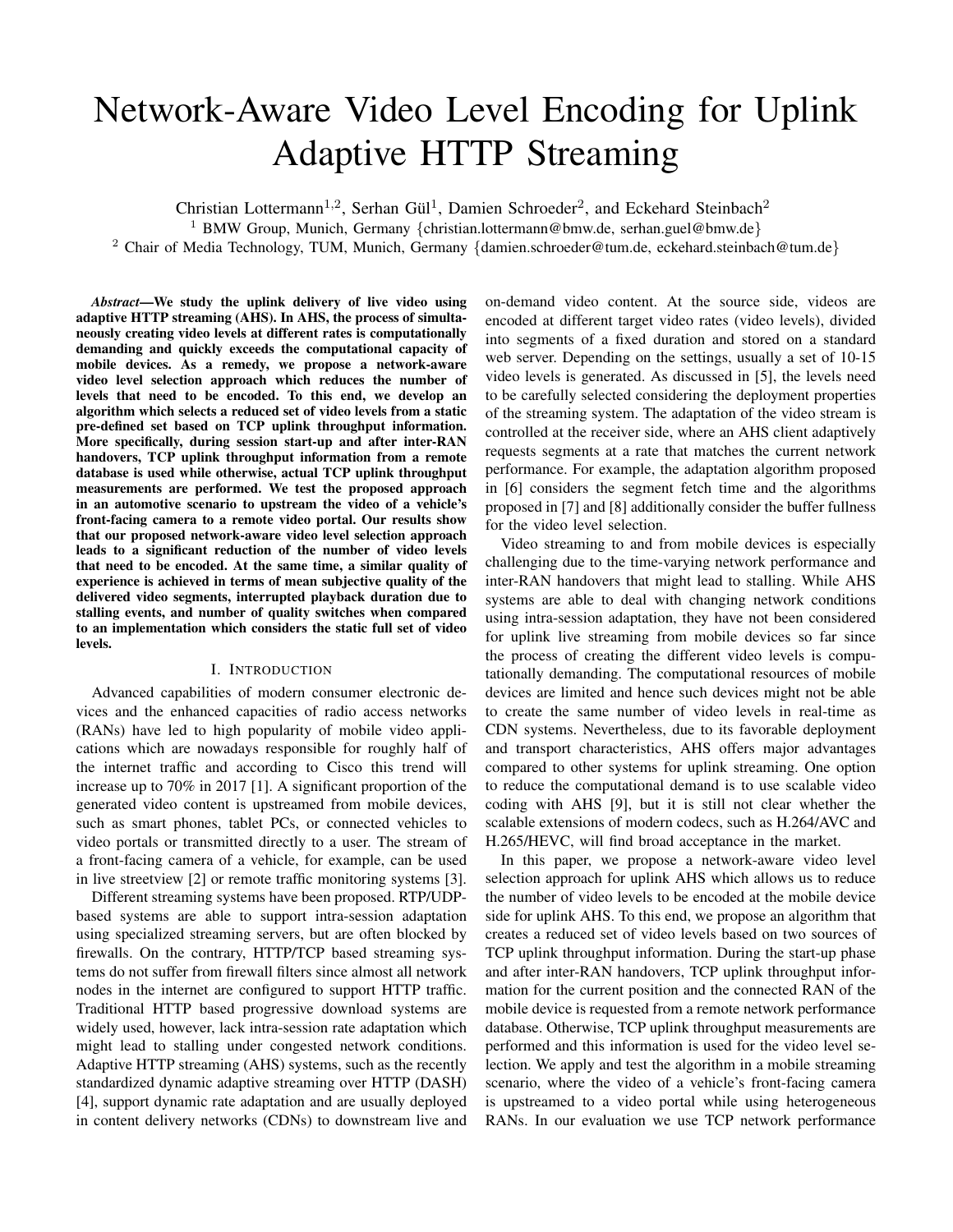traces from measurements in real HSPA and LTE networks. Furthermore, we develop a perceptual rate-distortion model to select the video levels in a perceptual quality-aware manner. We define four key performance indicators (KPIs) to determine the performance of our approach in a streaming session: (i) the duration of interrupted playback due to stalling events, (ii) the number of quality switches, (iii) the mean bit rate of the transmitted segments, and (iv) the mean subjective quality of all transmitted video segments based on our developed perceptual rate distortion model. Based on the defined KPIs, we assess the performance of our proposed approach using three AHS standard adaptation algorithms [6, 7, 8] on the receiver side. Our proposed video level selection approach shows a similar performance as a reference implementation, which uses the full static set of video levels, while reducing the number of video levels by 83% and thus the encoding complexity significantly.

Uplink streaming has been considered in the context of peer-to-peer streaming systems in [10]. To the best of our knowledge, this is the first paper that considers AHS for uplink streaming from mobile devices while reducing the number of encoded video levels based on TCP uplink performance information. The main advantage of our approach is that the mechanisms and deployment characteristics of HTTP/TCP streaming can be used while achieving low computational demands for the AHS encoder.

The rest of the paper is organized as follows. Section II describes the system model for AHS uplink streaming. Section III presents our network-aware algorithm which generates a reduced set of video levels. We apply our approach in a vehicular environment in Section IV and determine its performance in Section V. Finally, Section VI concludes this work.

### II. SYSTEM MODEL

We consider a live video delivery scenario where a video is streamed from a mobile device to a video portal using AHS (Fig. 1). An AHS enabled encoder is set up at the mobile device which splits the video into segments of length  $\tau$ , encodes the segments at different bit rates, and stores the corresponding bitstreams on a locally installed web server. All segments are referenced in an index file, referred to as Media Presentation Description (MPD) in DASH, which is used to inform the client about the available bitrates. Furthermore, we consider a static set  $V$ , which consists of  $M$  video levels at different pre-defined bit rates. The AHS receiver entity is operating on a video portal, which adaptively requests segments from the mobile device using a standard AHS adaptation algorithm. The video portal can act as an intermediate node for both live consumption and storage of the video contents for ondemand retrieval. Alternatively, a client (e.g., the owner of the vehicle) could directly access the video remotely. Between the mobile device and the video portal we assume cascaded networks which consist of the uplink RAN of the mobile device and a wide area network (WAN) infrastructure. We consider the uplink RAN of the video source side as the



Fig. 1: System model for the TCP throughput-based adaptation of the video levels.

network performance bottleneck.

In the present work, we focus on the determination of a reduced set of target video levels, which contains a lower number of video levels compared to the static set, to decrease the computational demand for the parallel encoding of the video levels on the mobile device. More specifically, we introduce an algorithm to dynamically select a reduced set of video levels (V) by filtering the static full video level set  $(V)$  according to TCP uplink performance information. We assume that the RAN modem of the mobile device provides information about the measured uplink TCP throughput  $(T_{Meas})$  for a window length of  $N$  seconds. At the session start-up and after an inter-RAN handover, typically reliable measurements about the TCP uplink throughput are difficult to obtain at the mobile device. Hence, we assume that geo-referenced TCP uplink throughput information  $(T_{DB})$  is provided for the current position and connected RAN of the mobile device at a remote database that contains information about the previous TCP transmissions.

We assume that the AHS client at the video portal reuse a standard AHS adaptation algorithm which (i) downloads the video segments in chronological order, (ii) requests only one video level per download, and (iii) downloads the video segments in a non-preemptive manner, i.e., the download of the current segment must be completed before the start of the next segment. Furthermore, we assume that the MPD file at the client is updated once the adaptation of the reduced video level set is invoked.

#### III. NETWORK-AWARE VIDEO LEVEL SELECTION

The goal of the algorithm is to dynamically select a reduced set of video levels  $V$  from the static set  $V$  based on TCP uplink throughput information.

The algorithm's pseudocode is provided in Algorithm 1. We assume that the algorithm is invoked at time  $t$  immediately after the request of a segment when one of the two following cases occurs: (i) a novel streaming session is started or an inter-RAN handover between two RANs occurs, (ii) a window of  $N$  seconds is completed.

The algorithm takes the following input arguments: (i)  $V =$  $\{v_1, v_2, \cdots, v_M\}$ : the static full set of pre-defined video levels, (ii)  $L$ : number of levels in the reduced set of video levels, (iii)  $h$ : flag which is set to 1 after start-up and a inter-RAN handover and 0 otherwise, (v)  $T_{Meas}$ : measured TCP uplink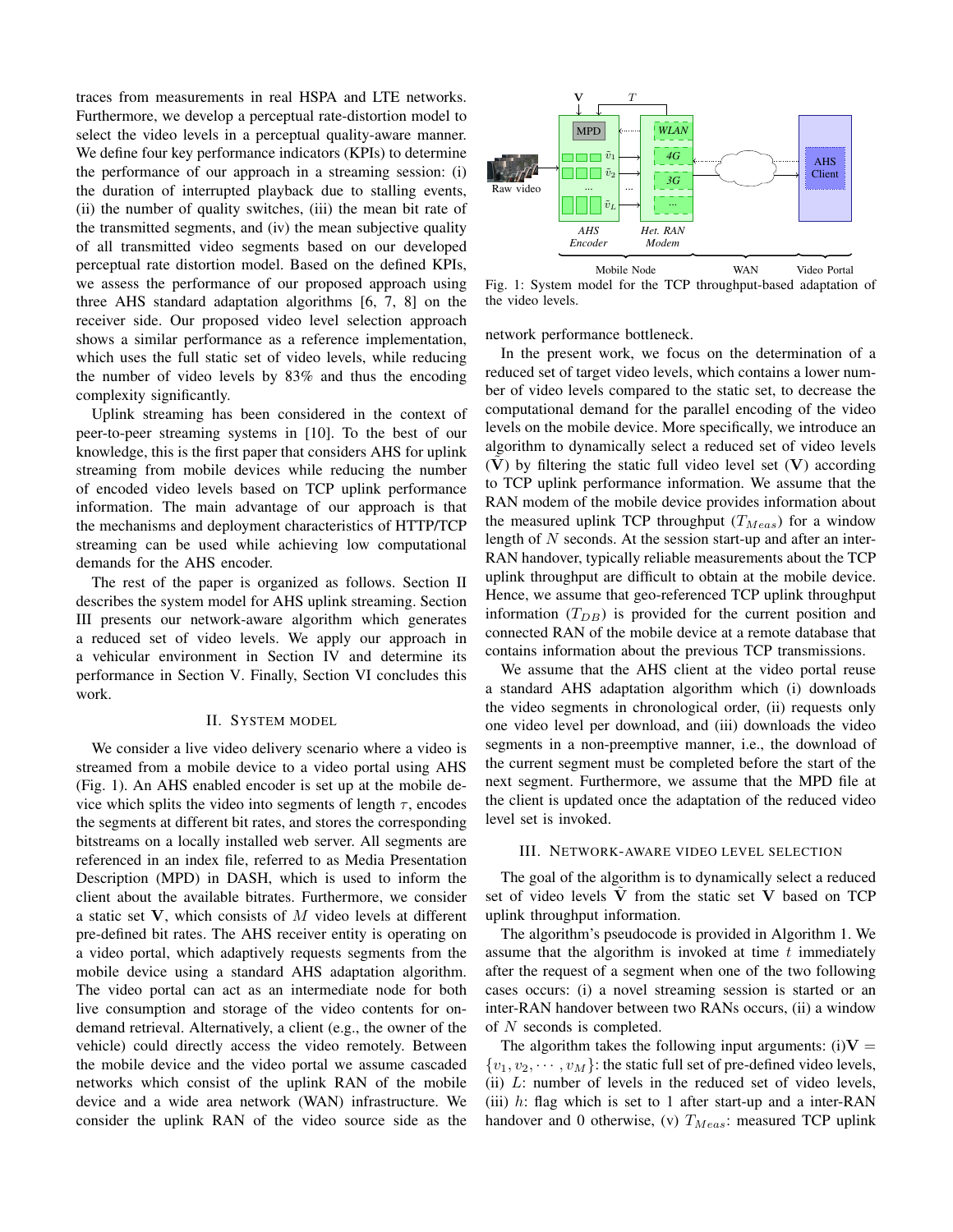Algorithm 1: NETWORK-AWARE VIDEO LEVEL SELEC-TION **Input:**  $V = \{v_1, v_2, \dots, v_M\}$ : static set of video levels L: number of levels in the reduced set  $h$ : flag which is set to 1 at startup and handover  $T_{Meas}$ : Measured TCP uplink throughput  $T_{DB}$ : TCP uplink throughput from remote database **Output:**  $V = {\tilde{v}_1, \tilde{v}_2, \cdots, \tilde{v}_L}$ : reduced set of video levels 1 if  $h = 1$  then 2  $T = T_{DB}$ 3 else 4 |  $T = T_{Meas}$  $s \ v_n = \argmin_{\{v_i, 1 \le i \le M\}} \|v_i - T\|$ 6 if  $n < \lfloor \frac{L}{2} \rfloor + 1$  then 7  $\mathbf{\bar{V}} \leftarrow \{v_1, v_2, \cdots, v_L\}$ 8 else if  $n > M - \lceil \frac{L}{2} - 1 \rceil$  then 9  $\big| \tilde{\mathbf{V}} \leftarrow \{ v_{M-L+1}, v_{M-L+2}, \cdots, v_M \}$ 10 else <sup>11</sup> if L *is odd* then 12  $\begin{bmatrix} \tilde{\mathbf{V}} \leftarrow \{v_{n-\lfloor L/2 \rfloor}, v_{n-\lfloor L/2 \rfloor+1}, \cdots, v_{n+\lfloor L/2 \rfloor} \} \end{bmatrix}$  $13$ 14  $\begin{bmatrix} \tilde{\mathbf{V}} \leftarrow \{v_{n-\frac{L}{2}}, v_{n-\frac{L}{2}+1}, \cdots, v_{n+\frac{L}{2}-1}\} \end{bmatrix}$ 15 return  $\tilde{V}$ 

throughput, (v)  $T_{DB}$ : TCP uplink performance information obtained from a remote database. The algorithm has one output argument,  $\tilde{\mathbf{V}} = \{\tilde{v}_1, \tilde{v}_2, \cdots, \tilde{v}_L\}$ : the reduced set of video levels.

Once the algorithm is invoked, the TCP uplink throughput information is determined (line 1-4). After the start-up and after an inter-RAN handover,  $h$  is set to 1 and thus,  $T$  is set to the TCP uplink throughput information  $T_{DB}$  of the current position and connected RAN of the mobile device requested from a remote database. At all other times,  $h$  is set to 0. Hence, the algorithm sets  $T$  to the measured TCP uplink throughput.

In the next step, the video levels of the reduced set  $V$  are determined according to  $T$ . First, the video level  $v_n$  is selected as the center element of  $\tilde{V}$ , that offers the smallest absolute difference to  $T$  among the video levels in V (line 5). The algorithm selects the remaining video levels by choosing  $L-1$ video levels around  $v_n$  (line 6-14). If L is an odd number, a symmetric selection is conducted (line 12). Otherwise, the algorithm takes a conservative approach and favors video levels with smaller rates compared to  $v_n$  (line 14). Depending on L, if not enough video levels are below or above  $v_n$ , the algorithm constructs V asymmetrically around  $v_n$  (lines 6-9).

## IV. APPLICATION IN AUTOMOTIVE ENVIRONMENTS

We apply our proposed video level subset selection approach in an automotive environment where the video of a front-facing camera of a vehicle is upstreamed to a video

portal using AHS. The AHS enabled encoder is installed on an electronic control unit (ECU) in a vehicle which supports connectivity to cellular networks (HSPA and LTE). The AHS client is installed at the video portal. This scenario is especially interesting since the network performance of moving vehicles fluctuates significantly over time due to fast-changing wireless channels and inter-RAN handovers. Besides that, the vehicle's ECUs offer limited computational capacity that support the parallel encoding of only a small number of video levels.

In the following, we describe the experimental setup for our performance assessment. We first describe TCP uplink throughput measurements from a vehicle to a server in the internet conducted in real HSPA and LTE networks. Next, we develop a perceptual rate-distortion model based on a subjective test to determine the expected subjective quality for video segments encoded at a certain bit rate. Finally, based on the TCP network performance and the perceptual ratedistortion model, we select the  $M$  video levels for the static video level set V.

## *A. Network performance modeling*

To model the TCP uplink performance of the RANs in an automotive environment, we conducted TCP uplink throughput measurements of a single TCP flow in an urban environment while driving. We recorded TCP uplink performance traces with a server in the internet using *iperf* [11] along a 4.3 km long track in the urban area of Munich with a ZTE MF821 data modem and a rooftop antenna system [12]. We performed nine repeated measurements in the network of Telefonica for ´ both, HSPA and LTE networks. The measurements have an average duration of 504 s. All traces were recorded at an average velocity of 30 km/h.

We recorded data points at a frequency of 1 Hz containing uplink TCP throughput measurements, geographical position (latitude and longitude), velocity of the vehicle, and timestamp. Fig. 2a and 2b show the mean and standard deviation of the measured uplink TCP throughput over all conducted measurements for HSPA and LTE networks, respectively. We observe that with LTE, the mean uplink TCP throughput fluctuates significantly around a mean of roughly 5000 kbit/s (except for the significant drop in the last 500 m) whereas with HSPA, the TCP throughput is lower but also more stable with a mean of approximately 450 kbit/s. For further analysis, we create an artificial scenario where the vehicle performs handovers between HSPA and LTE networks. Therefore, we introduce periodic handovers that occur every 60 s and piecewise combine our geo-referenced LTE and HSPA traces obtained from respective uplink TCP throughput measurements, cf. Fig. 2c.

We calculate the mean over all traces for each RAN and position to create the TCP uplink performance information in the geo-referenced database.

#### *B. Perceptual rate-distortion model*

To quantify the subjective quality for the different video levels, we create rate-distortion curves using the mean opinion score (MOS) scale defined in [13], which ranges from of 1.0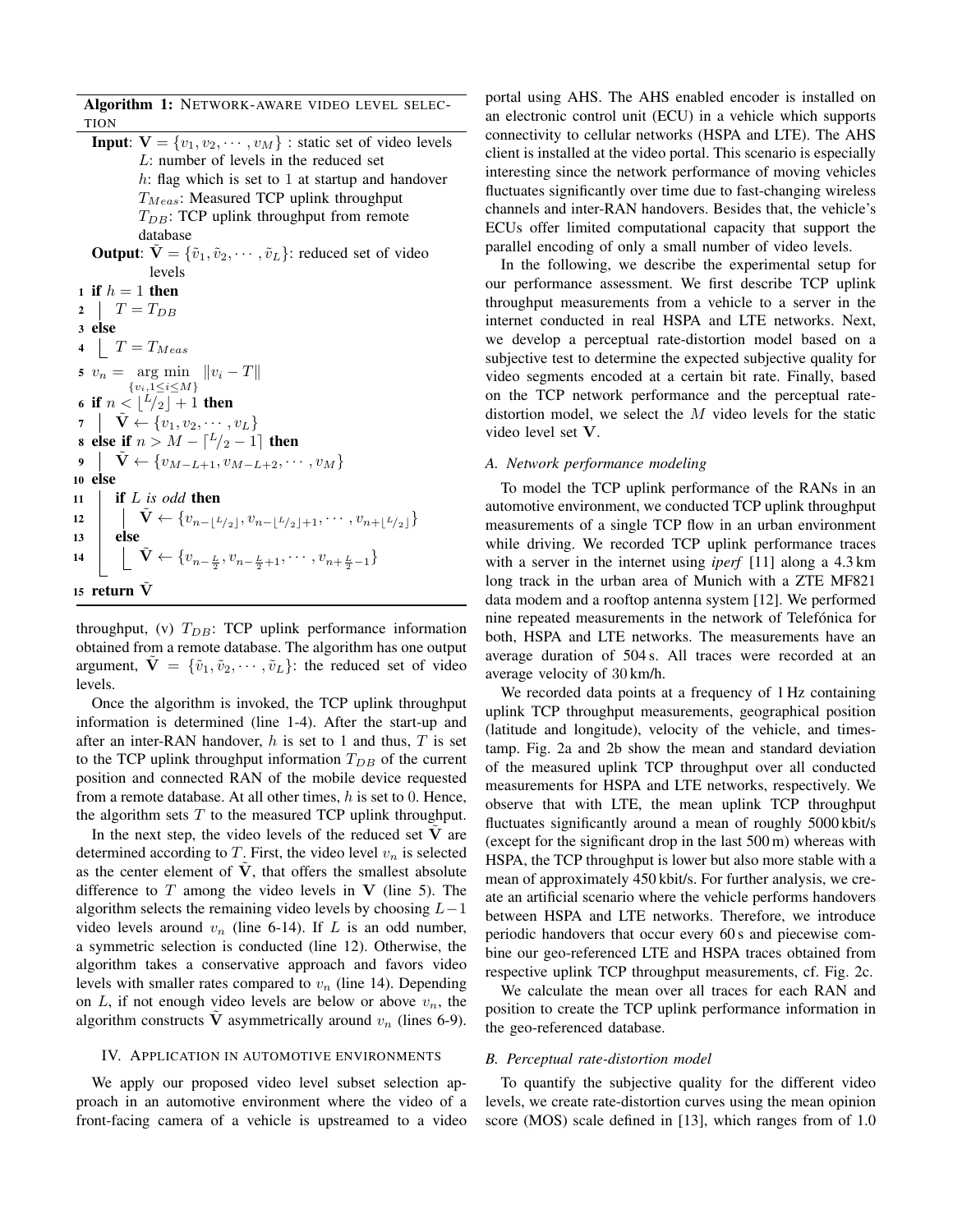



Fig. 4: Calculated MOS values based on trained STVQM [14]: 34 dB ( $\rightarrow$ ), 38 dB ( $\rightarrow$ - $\rightarrow$ ), 42 dB ( $\rightarrow$ - $\rightarrow$ ); MOS obtained from subjective test:  $34 \text{ dB}$  (A),  $38 \text{ dB}$  (o),  $42 \text{ dB}$  (a) with the 95% CI.

 $f$  [fps] (b) Video 2

 $f$  [fps] (c) Video 3

 $f$  [fps] (a) Video 1

(worst) to 5.0 (best). For our investigation, we select three 10 s long videos from road scenes which are recorded at a resolution of 1280x720 and 30 frames per second using a prototypical front-facing camera. Example frames of the selected videos are displayed in Fig. 3.

We use the spatio-temporal video quality metric (STVQM) proposed in [14] to model the subjective quality for different spatial quality impairments and temporal resolutions. To train the model parameters we first conduct a test to assess the subjective quality based on SAMVIQ [15] for different spatiotemporal quality impairments. For each uncompressed source video (SRC) we create 12 processed video sequences at four different frame rates ( $f \in \{30, 15, 10, 5\}$  fps). For each frame rate we encode the video at three different PSNR levels (42 dB, 38 dB, 34 dB) in H.264/AVC main profile at a constant quantization parameter using x264 [16]. We use the screening procedure proposed in [15] to exclude outliers from the ratings. After the screening procedure, 15 out of 17 votes are verified to be valid. Fig. 4 shows the mean MOS values of the subjective test results and the calculated MOS values of STVQM for the videos for different PSNR levels.

To produce the rate-MOS curves for the videos, we create sequences by encoding each SRC with a constant quantization parameter  $(q \in \{10, \ldots, 50\})$  at different frame rates  $(f \in \{30, 15, 10, 5\}$  fps) and an IPPP...GoP structure. We use different GoP lengths for each frame rate, such that one GoP has a length of  $\tau = 2$  s, which is identical to the segment length. For the encoded video sequences we determine the



Fig. 5: Rate-MOS curves of video 1  $(- - -)$ , video 2  $(- - -)$ , and video 3  $(-\)$ ; video levels of V  $(\cdots)$ .

MOS values using the trained STVQM with the selected frame rates and the measured PSNR values. For each video, we perform an exhaustive search to select the encoded video sequences that maximize the MOS for given rate constraints and use a logistic fitting to finally generate the rate-MOS curves that can be used to create an arbitrary set of points for each video. In Fig. 5 the rate-MOS curves with the defined video levels of the three considered videos are displayed.

## *C. AHS full set video level selection*

The selection of the set of video levels has a significant impact on the user satisfaction. We follow the guidelines of [5] to select the video levels in a perceptual quality-aware manner.

For the number of video levels in our full video level set V, we employ the typical CDN settings [5] and set  $M = 12$ . To determine the distribution of video levels in V, we consider two factors. First, we determine the lowest and highest video levels in  $V$  such that the uplink throughput range observed during our measurements in HSPA and LTE networks is covered. Secondly, we put emphasis on lower bit rates ( $R \le 1000$  kbit/s). Encoding more video levels at lower rates is valuable since the gains in terms of subjective quality are large in this range (Fig. 5). This means that a small increase in throughput results in a significant subjective quality gain. Conversely, the subjective quality increase becomes smaller and smaller as the bit rate grows.

Considering these two factors and the typical CDN settings, we construct the full video level set as follows (in kbit/s), which is illustrated in Fig. 5 as vertical lines:

 $V = \{200, 230, 280, 350, 430, 530, 700, 1000, 1700, 2600,$ 

3700, 5000}

## V. PERFORMANCE EVALUATION

We implement a simulation framework in MATLAB to evaluate the performance of the network-aware video level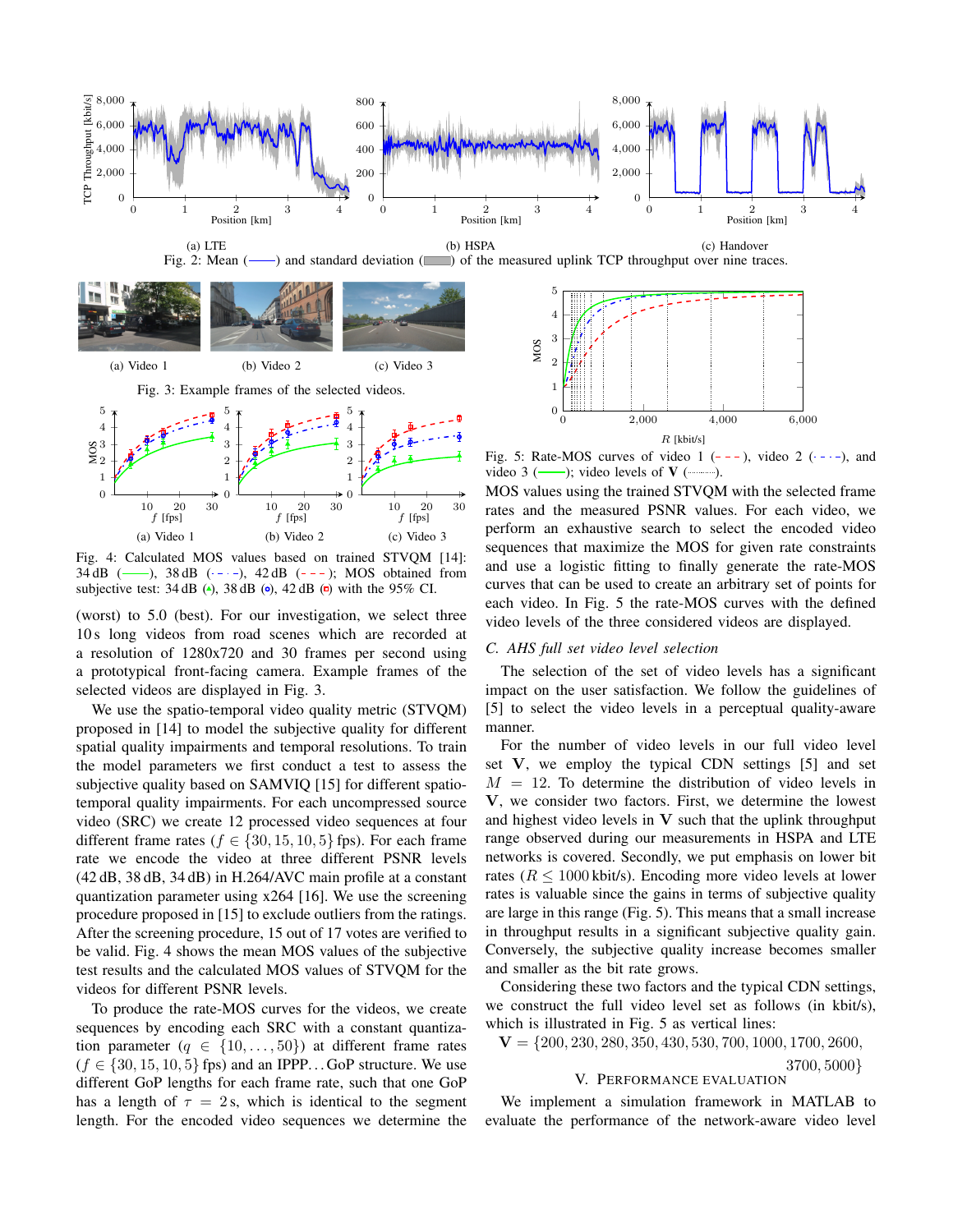|            |        | $\overline{\sigma}$ [s] |       | $\overline{\nu}$ |       | $\overline{\mu_r}$ [kbit/s] |        | $\overline{\mu_m}$ [MOS] |                   |         |       |         |       |
|------------|--------|-------------------------|-------|------------------|-------|-----------------------------|--------|--------------------------|-------------------|---------|-------|---------|-------|
|            |        |                         |       |                  |       |                             |        | Video 1                  |                   | Video 2 |       | Video 3 |       |
|            |        | Ref.                    | Prop. | Ref.             | Prop. | Ref.                        | Prop.  | Ref.                     | Prop.             | Ref.    | Prop. | Ref.    | Prop. |
| <b>LTE</b> | Liu    | 0.0                     | 0.0   | 37               | 27    | 4365.2                      | 4203.5 | 4.58                     | 4.52              | 4.84    | 4.81  | 4.88    | 4.86  |
|            | Miller | 0.0                     | 0.0   | 19               | 16    | 4321.9                      | 3544.0 | 4.54                     | $4.\overline{41}$ | 4.80    | 4.77  | 4.85    | 4.84  |
|            | Tian   | 0.0                     | 0.0   | 13               | 21    | 4383.6                      | 3932.3 | 4.47                     | 4.45              | 4.73    | 4.78  | 4.81    | 4.85  |
| Handover   | Liu    | 0.0                     | 6.4   | 49               | 22    | 2804.5                      | 2912.7 | 3.57                     | 3.62              | 4.14    | 4.17  | 4.46    | 4.48  |
|            | Miller | 4.9                     | 6.2   | 47               | 20    | 2190.4                      | 1928.8 | 3.21                     | 3.27              | 3.65    | 3.95  | 4.07    | 4.35  |
|            | Tian   | 0.8                     | 0.4   | 26               | 25    | 2775.7                      | 2632.7 | 3.44                     | 3.54              | 3.95    | 4.11  | 4.33    | 4.45  |

TABLE I: Performance overview of the *Reference* and *Proposed* implementations for  $L = 2$ ,  $N = 10$  s, mean over nine traces each.

TABLE II: Feasible  $(N, L_{min})$ -pairs for Algorithm 1.

N [s] 10 20 40 60 Lmin 2 4 4 5

subset selection described in Section IV. For our evaluation we consider two different implementations at the encoder side: (i) a reference implementation (referred to as *Reference*) where the AHS enabled encoder produces the full set of  $M$  video levels with no network-aware adaptations, (ii) an implementation where our proposed network-aware video level selection approach (referred to as *Proposed*) is applied. At the AHS client side, we consider three different standard AHS adaptation algorithms: [6] (Liu), [7] (Miller), and [8] (Tian). For consistency, we set the parameters of all three algorithms to offer a mean buffer fullness of 30 s in the LTE scenario using the *Reference* implementation, which is feasible for most live streaming scenarios. For the performance analysis we introduce four KPIs determined at the AHS receiver side ( $\sigma$ ,  $\nu$ ,  $\mu_r$ ,  $\mu_m$ ). We define  $\sigma$  as the total duration of stalling events in a streaming session when the buffer is empty and the playback of the video stream is interrupted. A large interrupted playback duration leads to a low user satisfaction. The *number of video level switches*  $(\nu)$  in a session indicates the amount of quality changes of a streaming session. A lower number of switches during a session leads to a higher overall user satisfaction [17]. We calculate  $\nu$  as

$$
\nu = \sum_{i=0}^{I} a(v_i), \qquad a(v_i) = \begin{cases} 0 & v_{i-1} = v_i \\ 1 & v_{i-1} \neq v_i, \ i = 0 \end{cases}
$$

where  $i$  is the index of the fetched segment,  $v_i$  the video rate of the *i*th fetched segment, and  $I$  the number of fetched segments in the session. The *mean video rate*  $\mu_r$  defines the mean bit rate of the transmitted video levels for the streaming session and is determined by

$$
\mu_r = \frac{1}{I} \cdot \sum_{i=1}^{I} v_i.
$$

Lastly, we calculate the mean subjective quality of the transmitted video segments of a streaming session  $(\mu_m)$  by

$$
\mu_m = \frac{1}{I} \cdot \sum_{i=1}^{I} m(v_i),
$$

where  $m(v_i)$  is the MOS value for  $v_i$  based on the perceptual rate-distortion model of Section IV-B.

We first investigate the influence of the encoder side adaptation time N of our *Proposed* implementation and determine the minimum number of video levels  $L_{min}$  that is required

to achieve the same perceptual quality as for the *Reference* implementation. Hence, for each  $N \in \{10, 20, 40, 60\}$  s, we determine  $L_{min}$  such that the perceptual quality, i.e., the mean subjective quality of the transmitted video segments, interrupted playback time due to stalling events, and number of video level switches is equal to or better than the *Reference* implementation. For this investigation, we use the TCP uplink throughput traces of the LTE measurements described in Section IV-A and employ Liu's adaptation algorithm [6] on the client side. Table II displays the obtained  $(N, L_{min})$ pairs. We determine that  $L_{min}$  increases for larger N values since the responsiveness of our *Proposed* implementation to the throughput fluctuations decreases as  $N$  increases. For  $N = 10$  s the lowest possible  $L_{min}$  value can be achieved  $(L_{min} = 2)$ , which is an acceptable number of video levels that most modern vehicles equipped with cameras can encode in parallel.

Hence, we now determine the performance of our video level selection approach based on Algorithm 1 with the parameters ( $N = 10$  s,  $L = 2$ ) and calculate the mean performance for all four KPIs ( $\overline{\sigma}$ ,  $\overline{\nu}$ ,  $\overline{\mu_r}$ ,  $\overline{\mu_m}$ ) over all TCP uplink throughput traces of the single RAN (LTE) and handover scenarios. The results of our investigation are displayed in Table I for all three client adaptation algorithms. As expected from our initial investigation, the performance of our *Proposed* implementation in terms of mean subjective quality and interrupted playback time due to stalling events is comparable to the performance of the *Reference* implementation for all client side adaptation algorithms and is below 1% of the overall streaming session duration. Moreover, for Liu's [6] and Miller's [7] adaptation algorithms, a decrease in the number of quality switches is observed. The main reason for this effect is that a small number of video levels leads to a decreased probability of quality switches.

Furthermore, we determine that the mean video rate obtained with our *Proposed* implementation is mostly lower than the mean video rate obtained with the *Reference* implementation. However, this does not necessarily lead to a lower mean subjective quality of the transmitted video segments over the streaming sessions since MOS is not linearly proportional to the video rate, cf. Fig. 5. Hence, the mean subjective quality depends highly on the transmitted video segments during the streaming process. Fig. 6 shows the transmitted video segments for an exemplary video streaming scenario using one LTE network trace for the *Reference* and our *Proposed* implementations, respectively. We determine that for our *Proposed*